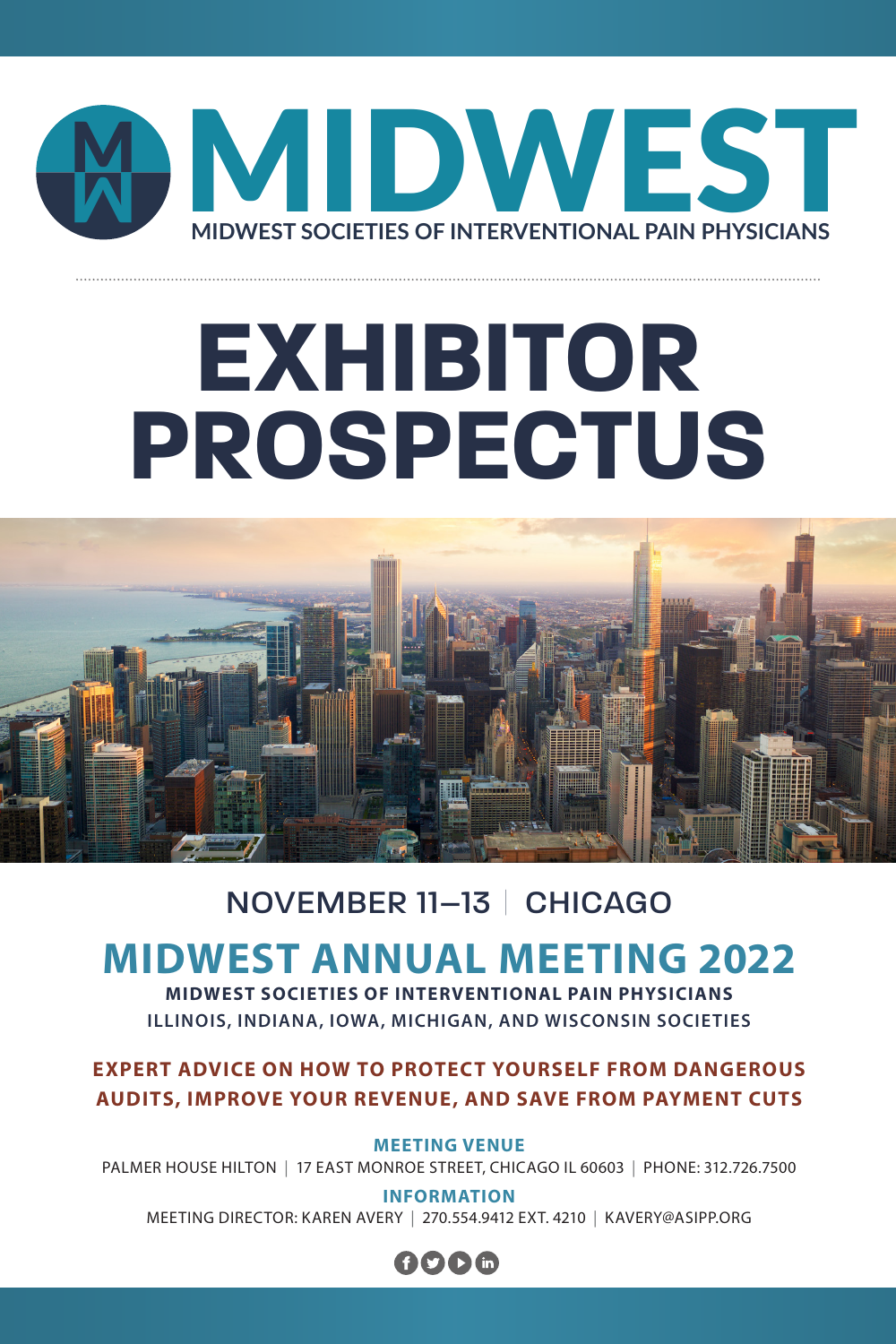

**MIDWEST ANNUAL MEETING 2022 MIDWEST SOCIETIES OF INTERVENTIONAL PAIN PHYSICIANS ILLINOIS, INDIANA, IOWA, MICHIGAN, AND WISCONSIN SOCIETIES** NOVEMBER 11–13 | PALMER HOUSE HILTON | CHICAGO **MIDWEST SOCIETIES OF INTERVENTIONAL PAIN PHYSICIANS** MIDWEST ANNUAL MEETING 2022<br>
MIDWEST SOCIETIES OF INTERVENTIONAL PAIN PHYSICIANS<br>
ILLINOIS, INDIANA, IOWA, MICHIGAN, AND WISCONSIN SOCIET<br>
NOVEMBER 11-13 | PALMER HOUSE HILTON | CHICAGO

#### **DEAR COLLEAGUE**

We would like to take this opportunity to invite you to participate in the Fourth Annual Midwest Society of Interventional Pain Physicians (SIPP) Meeting to be held in Chicago November 11–13, 2022.

The annual meeting has a history of fostering a collegial environment where all of the academic pain fellowships can interact and share ideas with other academic and private physicians. Our goal is to present cutting edge, information to practitioners of all levels and provide a forum to interact and discuss evidence based medicine to improve the quality of care and access to care for patients.

Industry Partners and technical exhibits are an important part of our meeting's success and benefit both the attendees and the companies who choose to participate. We anticipate in excess of 150 clinical providers specializing in pain management, interventional pain management and neurosurgery to attend, including: physicians, mid-level practitioners, nurses and pharmacists.

With a full agenda covering 2 days, there will be plenty of face time opportunities with potential clients. Industry Partners who sponsor at the highest levels will have opportunities to present their information in front of larger crowds during breakfast, lunch or dinner symposia opportunities.

We are anticipating a full exhibit hall and space will be limited. To ensure your chances of securing exhibit space and support opportunities, please review the enclosed prospectus materials carefully and complete the exhibitor application as early as possible.

We look forward to receiving your commitment and working together at the 2022 Midwest SIPP Annual Meeting.

#### **COURSE DIRECTORS**



**MAHENDRA SANAPATI, MD** PRESIDENT, INSIPP



**NEBOJSA NICK KNEZEVIC, MD, PHD** PRESIDENT, ILSIPP



**ANAND C. THAKUR, MD** PRESIDENT, MISIPP



**DAVID A. BRYCE, MD** PRESIDENT, WISIPP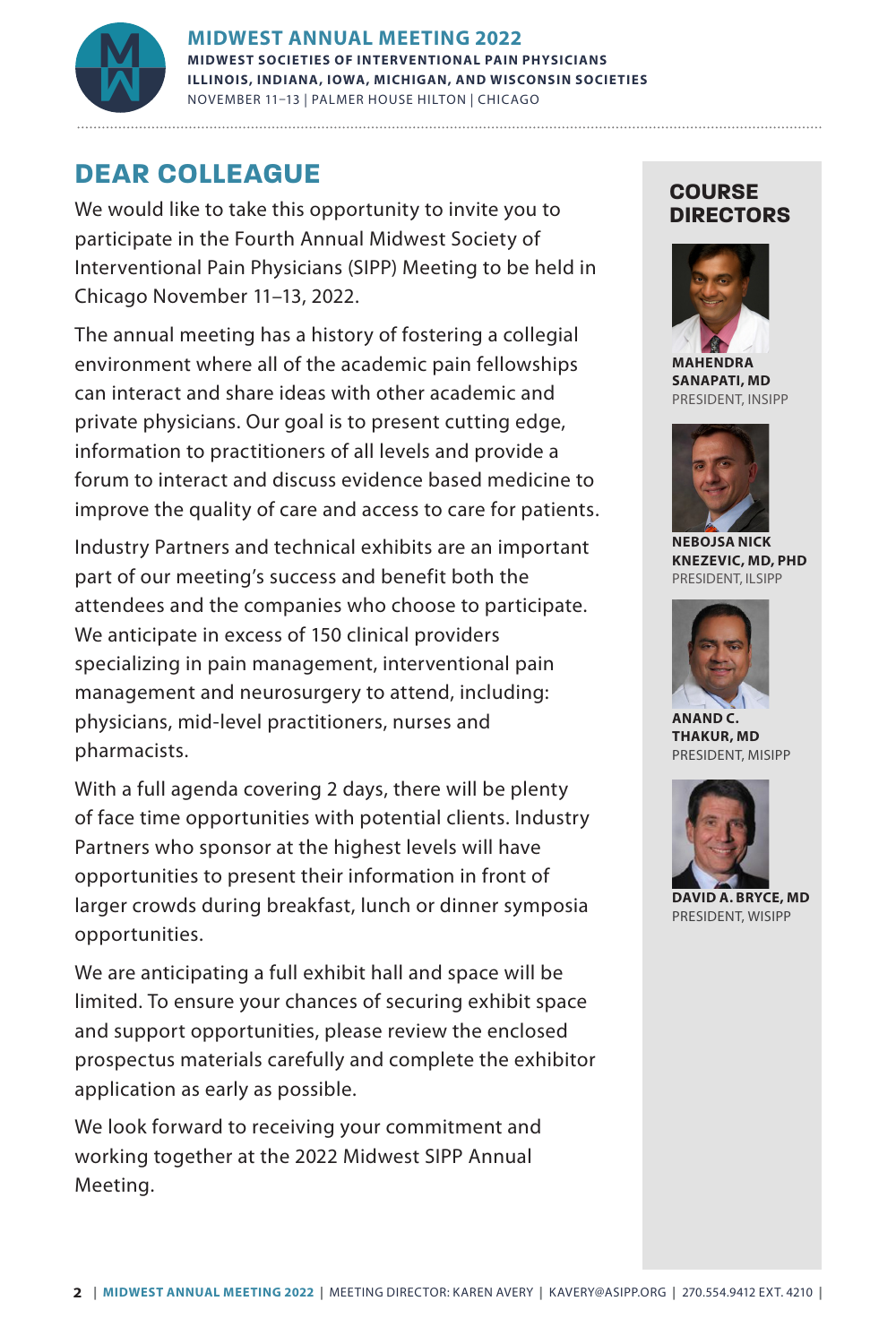

#### **HOTEL AND RESORT RESERVATIONS**

The Planning Committee has contracted and guaranteed room blocks with the Palmer House Hilton. Hotel reservations are guaranteed on a first come, first served basis. Rooms have been blocked at a discounted rate. Midwest SIPP does NOT contract with a travel agent for hotel accommodations. For this reason, all reservations will be coordinated through the Midwest SIPP room block and booked directly with the hotel. Reservations MUST be made through our room block to qualify for the room rate discount.

Upgraded rooms are available upon request and pricing will vary depending upon request.

#### **HOTEL AND RESORT ADDRESS:**

Palmer House Hilton. 17 East Monroe Street, Chicago, IL 60603

#### **RESERVATIONS:**

**Phone:** 312.726.7500 | **Hotel Reservations:** 866.238.4218 **Group Discount Reservations Link: TBD**

#### **EXPECTED ATTENDANCE**

We hope to highlight and draw on the vast experience of the academic pain physicians already in Illinois, Indiana, Iowa, Michigan, and Wisconsin. Midwest SIPP 2022, is expected to bring clinicians, scientists, and industry partners from all over the Midwest and Nationally. We anticipate an excess of 150 clinical providers to attended, including: physicians, mid-level practitioners, nurses, and pharmacists. We hope to facilitate training and networking for the fellows to meet with actively practicing physicians.

#### **EXHIBITOR SCHEDULE**

*\*Subject to change. Check with meeting planner a few weeks in advance of meeting for final exhibit hall schedule.*

| <b>THURSDAY,</b><br><b>NOVEMBER 10</b>                        | <b>FRIDAY,</b><br><b>NOVEMBER 11</b>                                                             | <b>SATURDAY,</b><br><b>NOVEMBER 12</b>                                                         | <b>SUNDAY,</b><br><b>NOVEMBER 13</b>                |
|---------------------------------------------------------------|--------------------------------------------------------------------------------------------------|------------------------------------------------------------------------------------------------|-----------------------------------------------------|
| Exhibitor Booth Setup*<br>$6:00 \text{ pm} - 9:00 \text{ pm}$ | Exhibitor Booth Setup*<br>$7:00 \text{ am} - 11:00 \text{ am}$                                   | <b>Exhibit Hall Hours*</b><br>$9:00$ am $-11:30$ am<br>$& 1:30 \text{ pm} - 4:00 \text{ pm}$   | <b>Exhibit Hall Hours*</b><br>$9:00$ am $-11:00$ am |
|                                                               | <b>Exhibit Hall Hours*</b><br>$2:00 \text{ pm} - 6:00 \text{ pm}$                                | <b>Exhibit Hall Breaks*</b><br>$10:00$ am $-10:30$ am<br>$& 2:30 \text{ pm} - 3:00 \text{ pm}$ | Exhibit Hall Break*<br>$10:00$ am $- 10:30$ am      |
|                                                               | <b>Exhibit Hall Breaks*</b><br>$2:30 \text{ pm} - 3:00 \text{ pm}$                               |                                                                                                | Exhibitor Move-Out*<br>$11:00am - 2:00pm$           |
|                                                               | <b>Exhibit Hall*</b><br><b>Meet &amp; Greet Reception</b><br>$5:00 \text{ pm} - 6:00 \text{ pm}$ |                                                                                                |                                                     |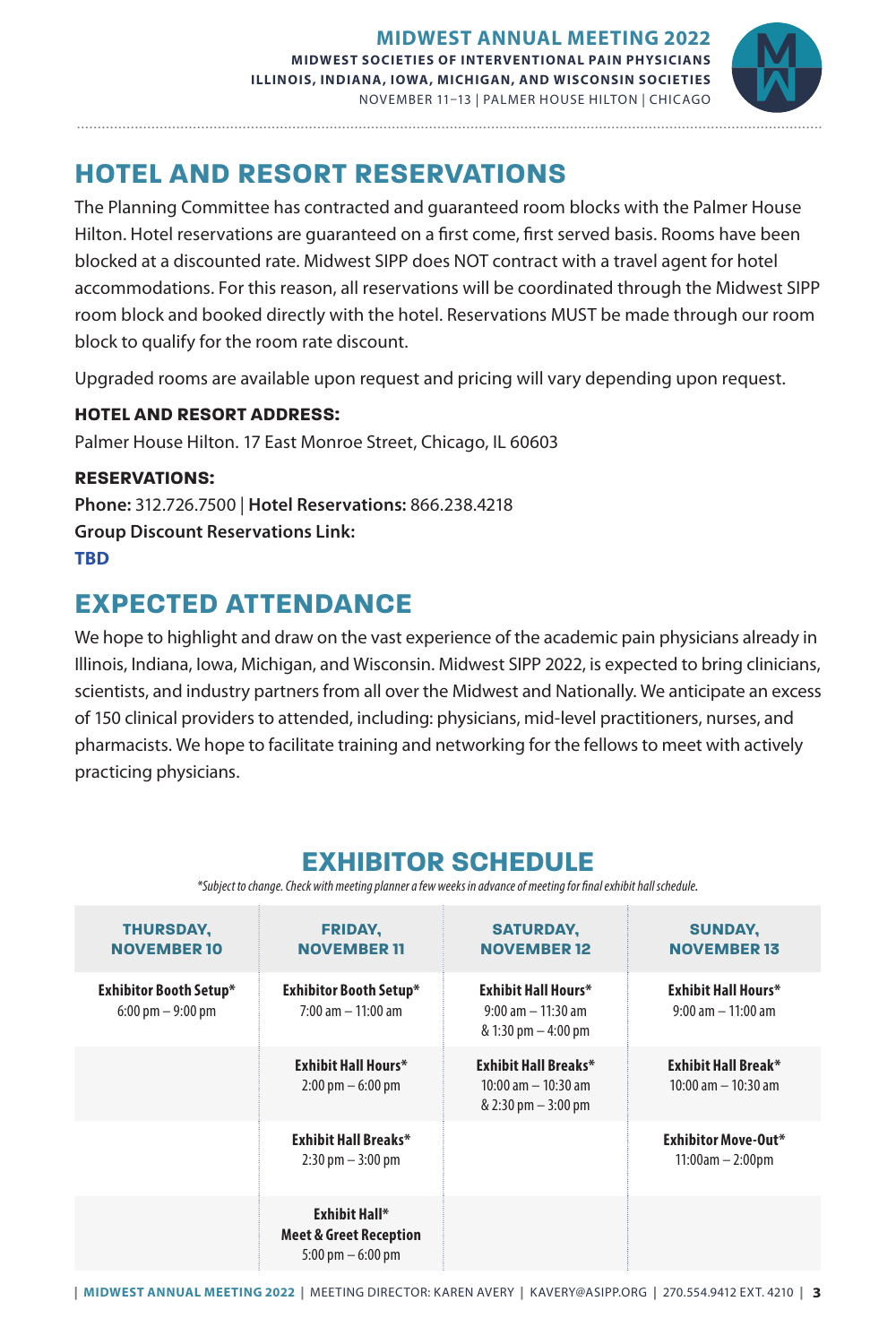

#### **DEADLINES**

| Sponsor Support Form due by                    | 10/03/22 |
|------------------------------------------------|----------|
| Symposia Outlines due by                       | 10/03/22 |
| Company Mobile App Content due by              | 10/03/22 |
| Program Ads due                                | 10/03/22 |
| 50% Fee due with Sponsor Support Form prior to | 10/03/22 |
| Remaining Fees due                             | 10/03/22 |

Symposia sponsorships are restricted to Platinum, Gold and Silver sponsors. Symposia will NOT be eligible for CME credit. The Planning Committee must approve symposia topic and faculty and reserves the right to alter or change to insure compliance, fair balance and program integrity. Symposia times will be assigned on a first-come, first-served basis.

#### **SYMPOSIA OPPORTUNITIES ARE AS FOLLOWS:**

| Friday, November 11, 2022   | Attendee Lunch (1), Off-Site Faculty Dinner (1) |  |  |
|-----------------------------|-------------------------------------------------|--|--|
| Saturday, November 12, 2022 | Attendee Breakfast (1), Attendee Lunch (1)      |  |  |
| Sunday, November 13, 2022   | Attendee Brunch (1)                             |  |  |

Symposia fees for offsite events do not include Food and Beverage charges associated with the sponsored event**\*\***. Symposia sessions will be held in a room separate from full conference sessions. Symposia sponsors will be allowed to set up 2 hours prior to session. Sponsors must pay all special A/V requirements. Any required reporting to comply with the Sunshine Act can be coordinated through the meeting planners. Any handouts or materials associated with symposia must be pre-approved by the planning.

#### **EXHIBITS AND TABLE TOP DISPLAYS:**

Exhibit fees are included in Platinum, Gold, Silver and Bronze sponsorships and location of display will be assigned by the planning committee. All breaks will take place with exhibitors.

#### **COMPANY/PRODUCT DESCRIPTION LISTING IN MOBILE APP:**

All vendors will receive a complimentary listing in the meeting program. Each listing will contain the company name, logo description of the company/products and/or services, links to social media sites and contact information. You will receive a link to upload all information for the app, which is due to the meeting planners no later than October 3, 2022.

#### **LANYARD SPONSORSHIP**

Lanyards must be provided by sponsor to meeting planners with full lanyard description (inclusive of clip type) and must be received by meeting planners no later than September 9, 2022 to insure attendee badge compatibility. Lanyard sponsorship is available to first Platinum Sponsor to submit contract.

#### **COMPANY SPONSORED MARKETING EVENTS AND ACTIVITIES**

The Midwest SIPP planning committee requires the following considerations by our sponsors. Do NOT plan any outside marketing events, activities and/or labs that compete with the Midwest SIPP meeting. We also require that you coordinate any activities and request approval from the meeting planners for any outside activities you are considering for the duration of the meeting. If you desire private meeting rooms space inside the venue, contact Karen Avery at kavery@asipp.org who will facilitate approvals and introductions to venue staff. Please contact us if you have any questions.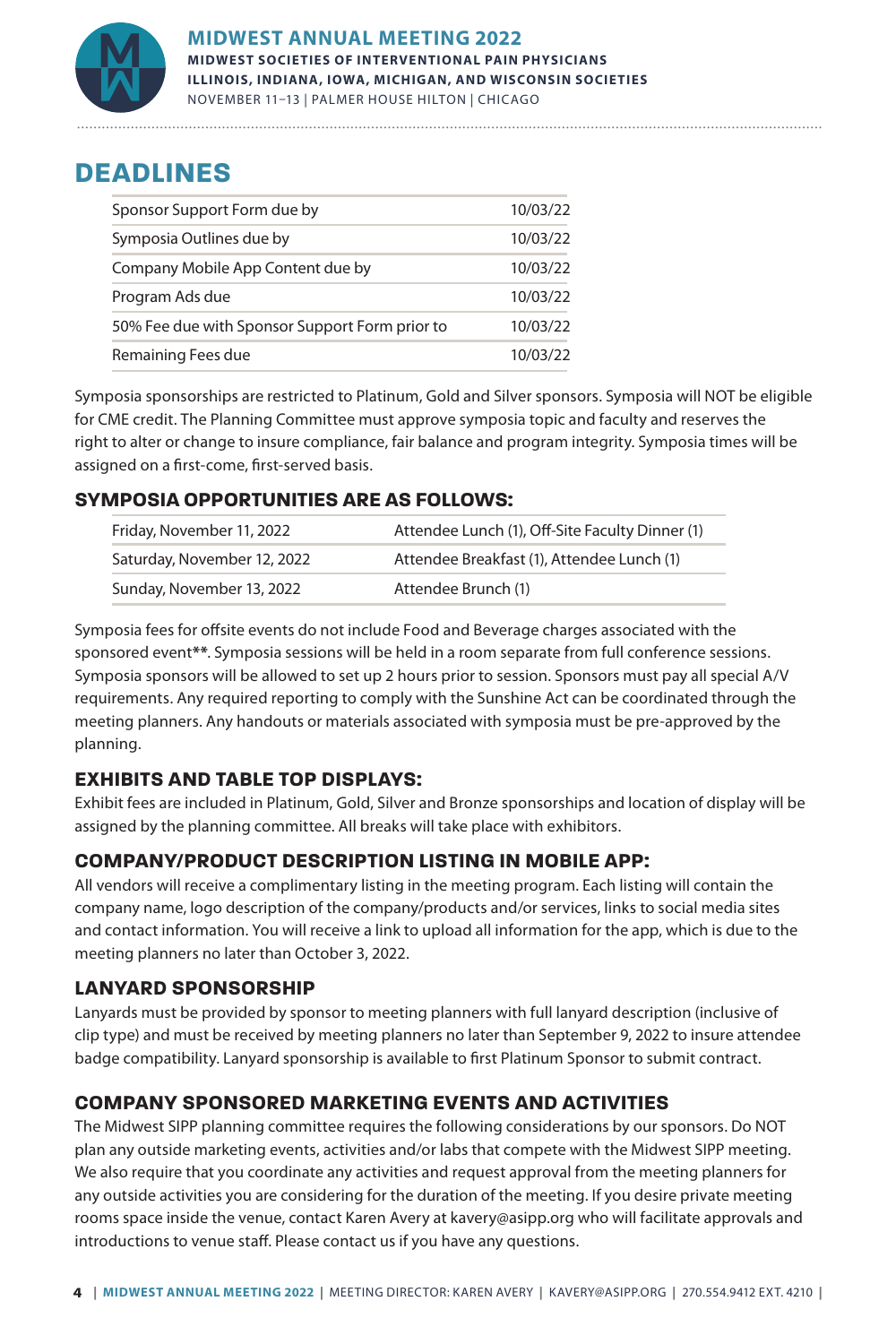

#### **SPONSORSHIP OPPORTUNITIES**

#### **PLATINUM:** \$33,000 (TWO AVAILABLE)

• Lunch Sponsorship – 2 Available\*\*

- Exhibitor Booth space (Premium location)
- Lanyards (Available to First Sponsor to Sign up for Platinum Sponsorship)
- Full Page Ad Space in Meeting Program

#### **GOLD**: \$19,000 (TWO AVAILABLE)

- Breakfast/Brunch 2 Available\*\*
- Exhibitor Booth space (Premium location)
- Full Page Ad Space in Meeting Program
- Complimentary Registration 3

#### **SILVER**: \$10,000\*\*

- Faculty Dinner Symposia Sponsorship\*
- Exhibitor Booth space
- Half Page Ad Space in Meeting Program
- Complimentary Registration 2

#### **BRONZE**: \$5,000

- Break Signage
- Exhibitor Booth space
- Half Page Ad Space in Meeting Program
- Inclusion of materials in attendee meeting bags

#### **EXHIBITOR BOOTH ONLY:** \$2,500

- Mobile App Listing (Interactive App)
- Exhibitor Booth space
- Complimentary Registration 2
- Complimentary Registration 4
- Inclusion of materials in attendee meeting bags
- Mobile App Listing (Interactive App)
- In-App Product Theater
- Mobile App Banner Ad
- Inclusion of materials in attendee meeting bags
- In-App Product Theater
- Mobile App Banner Ad
- Inclusion of materials in attendee meeting bags
- Mobile App Listing (Interactive App)
- In-App Product Theater
- Complimentary Registration 2
- Mobile App Listing (Interactive App)
- In-App Product Theater (50% Discount)

**Exhibitors can register for their booths using the following link: <https://registration.socio.events/e/midwest22>**

#### COMPANY NAME DATE

Symposia outlines due by: October 3, 2022. Logo and Company/Product Description due by: October 3. Advertisements due by: October 3, 2022. All Exhibitor and Sponsorship Fees due: October 3, 2022. All Attendee Names Due: October 3, 2022.

*\*Please note: All sponsorship payment must be collected 5 weeks prior to the meeting. Companies will not be able to set up booth without payment turned in. \*\*Platinum, Gold and Silver Fees cover all costs of breakfast/lunch symposiums (unless offsite) including standard AV package.*

#### **SPONSORSHIP OPTIONS**

#### m PLATINUM ............................\$33,000 m GOLD .....................................\$19,000 m SILVER ....................................\$15,000 m BRONZE .................................\$5,000

m EXHIBITOR *(BOOTH ONLY)* ...\$2,500

#### **ADDITIONAL MARKETING OPPORTUNITIES**

**TOTAL** ............................................................................................................ \$ \_\_\_\_\_\_\_\_\_\_\_\_\_\_

*Continue to next page to complete the sponsor contract, and complete payment information.*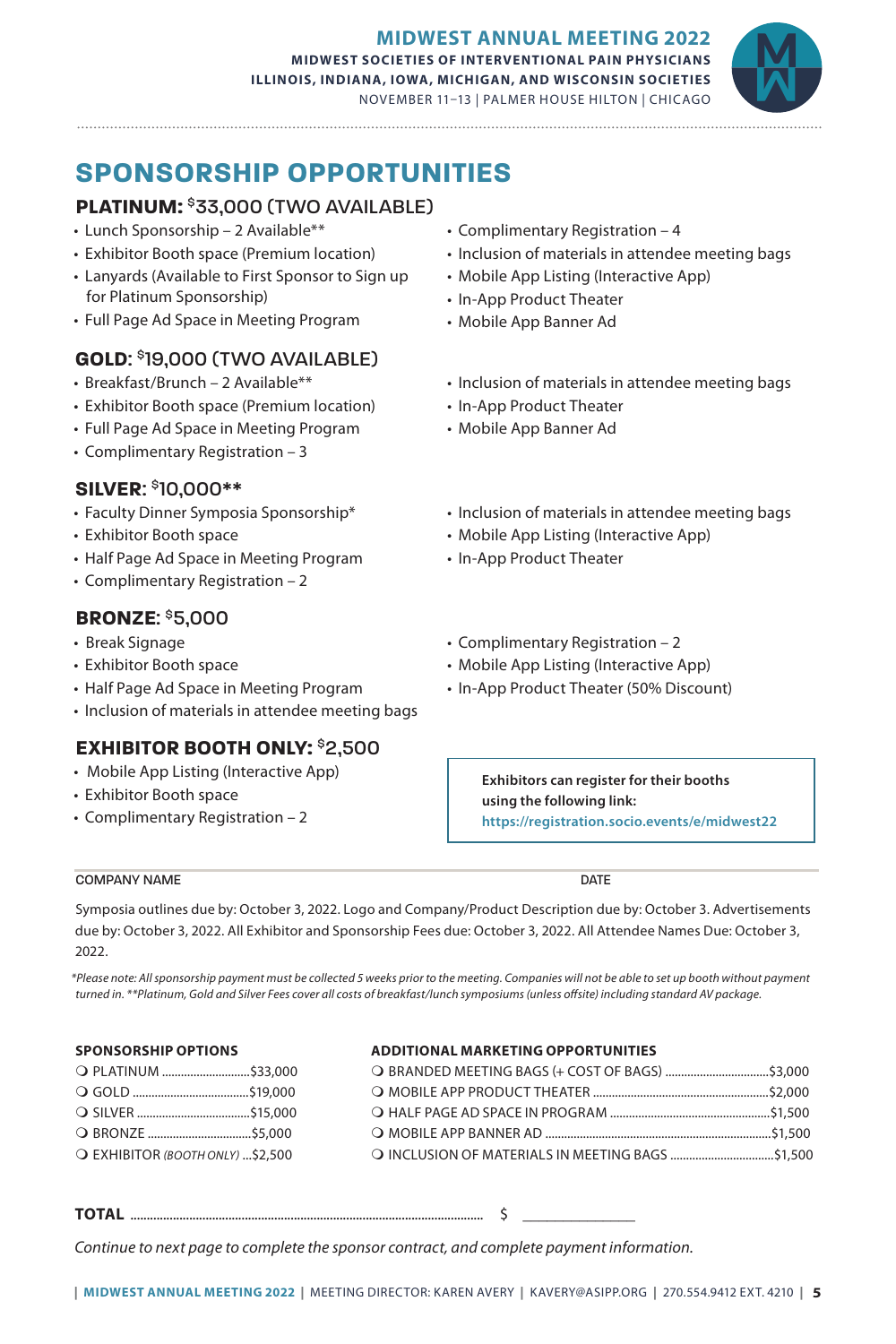

## **SPONSOR SUPPORT FORM**

#### **REPRESENTATIVES**

*Who will be attending on your behalf?*

| <b>NAME</b>                                                                                                                                |              |                                                       | <b>EMAIL</b> |                        |  |
|--------------------------------------------------------------------------------------------------------------------------------------------|--------------|-------------------------------------------------------|--------------|------------------------|--|
| <b>NAME</b>                                                                                                                                |              |                                                       | EMAIL        |                        |  |
| <b>NAME</b>                                                                                                                                |              |                                                       | <b>EMAIL</b> |                        |  |
|                                                                                                                                            |              | <b>PAYMENT INFORMATION</b>                            |              |                        |  |
| NAME                                                                                                                                       |              |                                                       | TITLE        |                        |  |
| <b>COMPANY NAME</b>                                                                                                                        |              |                                                       |              |                        |  |
| <b>ADDRESS</b>                                                                                                                             |              |                                                       |              |                        |  |
| <b>CITY</b>                                                                                                                                | <b>STATE</b> | ZIP                                                   | EMAIL        |                        |  |
| $\Box$ CHECK (to follow in 2 weeks) $\Box$ VISA<br>$\Box$ PAYMENT ENCLOSED<br>□ PAYMENT BY CREDIT<br>$\Box$ OTHER ________________________ |              | □ MASTERCARD<br>$\Box$ DISCOVER<br>□ AMERICAN EXPRESS |              |                        |  |
|                                                                                                                                            |              |                                                       |              | <b>AMOUNT \$</b>       |  |
| <b>CREDIT CARD NUMBER</b>                                                                                                                  |              | SECURITY CODE                                         |              | <b>EXPIRATION DATE</b> |  |
| <b>NAME ON CARD</b>                                                                                                                        |              |                                                       | SIGNATURE    |                        |  |
|                                                                                                                                            |              | <b>AGREEMENT</b>                                      |              |                        |  |

I agree to support the conference, "Midwest SIPP" with the above stipulations indicated in the prospectus.

SIGNATURE DATE DESCRIPTION OF SERVICES AND LOCAL CONTRACT OF SERVICES AND DESCRIPTION OF DATE OF SALES AND DESCRIPTION OF DRUGS AND LOCAL CONTRACT OF DRUGS AND LOCAL CONTRACT OF DRUGS AND DESCRIPTION OF DRUGS AND LOCAL CON

**MAIL TO:** Midwest SIPP / attn: Cindy Rogers 81 Lakeview Dr., Paducah, KY 42001

**EMAIL FORM TO:** kavery@asipp.org

**QUESTIONS:**

Karen Avery | 270.554.9412 ext. 4210 | kavery@asipp.org

**SUBMIT ONLINE: <https://registration.socio.events/e/midwest22>**